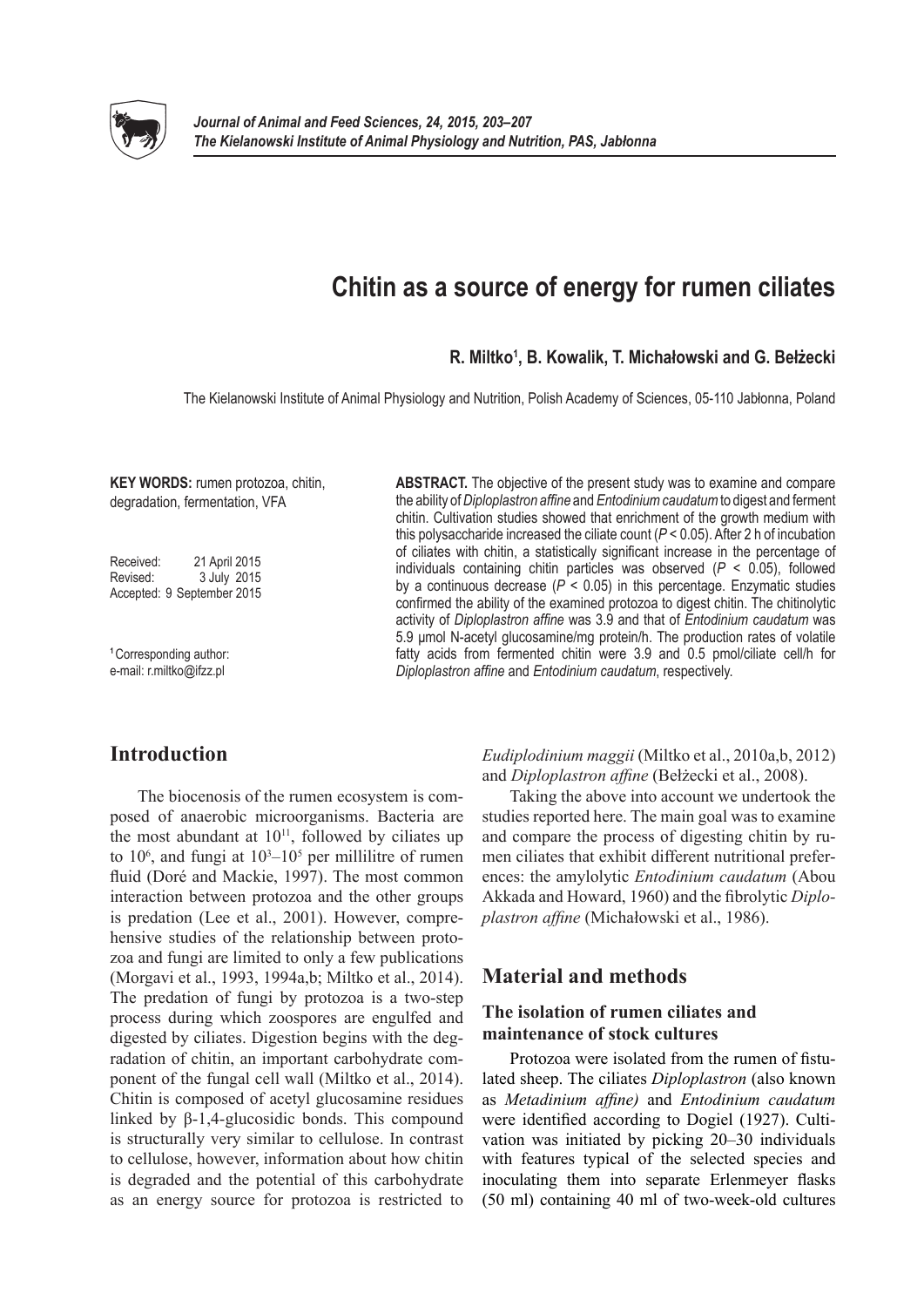of ruminal bacteria growing on '*caudatum*' salt solution (Coleman et al., 1972). The initial cultures of *D. affine* were fed 15 mg of food consisting of: powdered meadow hay (60%), wheat gluten (16%) and microcrystalline cellulose (24%), whereas in the diet for *E. caudatum*, microcrystalline cellulose was replaced by barley flour. Wheat gluten (G5004) and microcrystalline cellulose (310697) were supplied by Sigma-Aldrich (St. Louis, MO, USA). The protozoa were maintained according to the method of Michałowski et al. (1986). Some of the developed cultures were used to inoculate the *in vitro* experiments. The remaining cultures were separately transferred into the rumen of defaunated sheep (Michałowski et al., 1999). They were multiplied there and used to perform the enzymatic and fermentation experiments.

#### **Effect of chitin on ciliate growth** *in vitro*

Ciliates were cultivated in a culture medium consisting of '*caudatum*' solution (see above) and food. The food of the control cultures was the same as initial cultures and was composed of powdered meadow hay, wheat gluten and barley flour (*E. caudatum*) or the first two components and microcrystalline cellulose (*D. affin*e). The particular ingredients were supplied in a proportion of: 0.3, 0.08 and 0.06 mg  $\cdot$  ml<sup>-1</sup> culture per day, respectively. The same food was supplemented with different doses of chitin (C7170, Sigma-Aldrich, St. Louis, MO, USA) at a rate of 0.015, 0.03, 0.06 and 0.12 mg  $\cdot$  ml<sup>-1</sup> culture per day (experimental cultures). The examined protozoa belong to the family *Ophryoscolecidae*, which prefer solid food particles. The meadow hay and chitin were ground in a high-speed electric grinder. The smallest particles adhering to the lid of the grinder were collected and sieved through a filter of 10 μm pore diameter. Three experimental and three control cultures were simultaneously initiated and cultivated for 28 days according to Michałowski et al. (1986). Briefly, the cultures were fed every day, and every fourth day they were transferred to a fresh medium. A new set of flasks was filled with 20 ml of fresh '*caudatum*' solution. Each of the maintained cultures was thoroughly mixed and 20 ml-portions were quickly transferred into flasks containing fresh medium. Finally, each culture was fed, saturated with  $CO_2$  and incubated at 40°C. On the transfer days samples were collected for counting of the protozoa and preserved with 4% formaldehyde.

#### **Chitin ingestion and digestion**

The experiment was initiated after 24-h starvation of the 6 replications of ciliates growing on a control diet (see above). After starvation, three of

them were incubated without chitin (control cultures), whereas the remaining three (experimental cultures) were fed powdered chitin  $(0.6 \text{ mg} \cdot \text{ml}^{-1})$ . All cultures were incubated for 24 h and sampled to estimate the proportion of individuals filled with chitin. The sampling was performed just before the start of incubation as well as 2, 4, 8, 12, 18 and 24 h thereafter.

#### **Measurement of chitinolytic activity**

Ciliates cultivated in the rumen of monofaunated sheep were isolated, separated, purified and incubated with chloramphenicol, streptomycin and ampicillin. The final concentration of each of the antibiotics was 50  $\mu$ g · ml<sup>-1</sup> (Miltko et al., 2010a). The purified protozoa were collected, lyophilized and stored at –80ºC. On the day of the experiments, the samples of protozoa were thawed and homogenized. The obtained homogenate was centrifuged at 22000 *g* for 30 min at 4ºC and the supernatant was collected and used as a crude enzyme preparation.

Chitinolytic activity was determined by the quantification of reducing sugars released during the incubation of the crude enzyme preparation with substrate. Chitin resembles cellulose in that it is an insoluble carbohydrate, thus to obtain a soluble form and homogenous suspension of the substance, chitin was modified to a colloidal form and used in enzymatic studies. Colloidal chitin was prepared according to Shimahara and Takiguchi (1988). The reaction mixture consisted of 0.4 ml of a 0.2% colloidal chitin solution, 0.4 ml of enzyme preparation and 0.2 ml of 0.1 mol  $\cdot$   $\vert^{-1}$ citric-phosphate buffer (pH 6.0). The mixture was incubated for 1 h at 40ºC and the reducing sugars were measured according to Miller et al. (1960). The enzyme preparation without substrate and the substrate without the enzyme preparation were always concomitantly incubated as controls. The optimal conditions for chitin digestion were estimated by the measurement of the degradation rate of the substrate at pH and temperature ranges of 3.0 to 8.0 and 30°C to 60°C, respectively. The measurements were repeated three times using three different crude enzyme preparations. The protein content in the crude enzyme preparation was measured with the use of a Microprotein-PR kit (611A Sigma-Aldrich, St. Louis, MO, USA) according to Fujita et al. (1983). In summary, the method is based on measuring the shift in the absorption that occurs when the pyrogallol red molybdate complex binds to the basic amino acid groups of protein molecules. Absorbance measured at 600 nm is directly proportional to the protein concentration in the sample.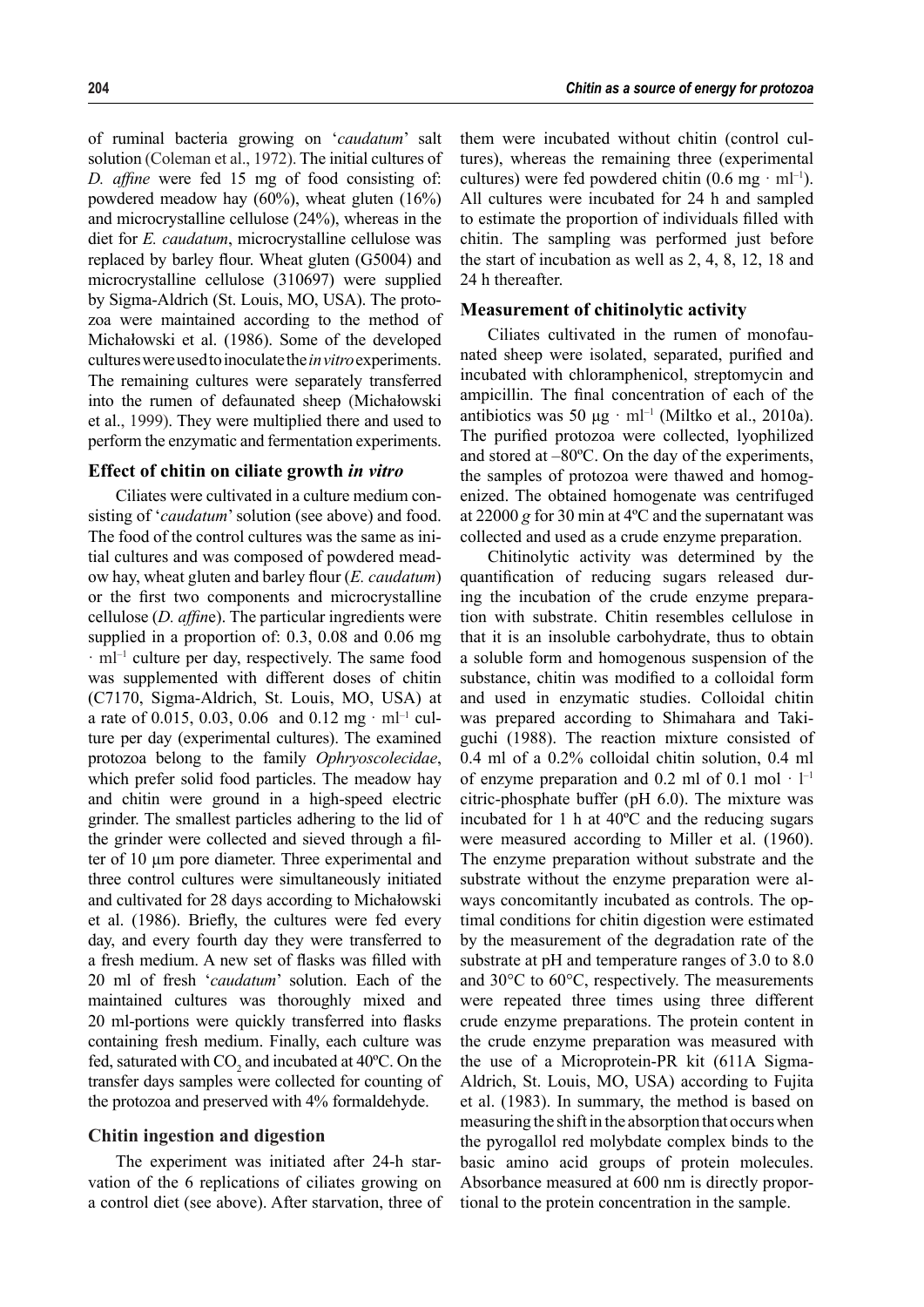#### **Fermentation of chitin**

Ciliates were isolated from the rumen of monofaunated sheep (see above) and prepared as described by Bełżecki et al. (2007). In brief, the protozoa were washed with '*caudatum*' solution and suspended in Hungate solution (1942), containing a new portion of antibiotics at the same concentration and composition as described above. The samples of protozoa (40 ml) were transferred into Erlenmeyer flasks and incubated under anaerobic conditions. Three of them were incubated without chitin (control) and three were incubated with 50 mg of chitin (experimental). The bacterial controls were obtained by filtration of the protozoa suspension through a filter with a  $15 \mu m$ pore diameter. The filtrate was collected and 40 ml portions were poured into the Erlenmeyer flasks and incubated simultaneously with the cultures of ciliates in presence of the same doses of chitin. Samples for counting the protozoa and measuring the concentration of volatile fatty acids (VFA) were collected just before the start of incubation and at 3, 6, 9 and 12 h thereafter. The VFA concentration was measured according to Ziołecki and Kwiatkowska (1973). The protozoa count was determined as described by Michałowski et al. (1986).

#### **Statistical analysis**

Statistical analysis was processed by the Statistica 10.0 software package (StatSoft, Inc., 2011). The statistical significance of differences was calculated using one-way and two-way analysis of variance (ANOVA). Mean values were compared by Fisher's *least significant difference* (LSD) Test or using Student's t-test. Treatment effects were considered to be significant at  $P < 0.05$ .

## **Results**

#### **Effect of chitin on ciliate growth** *in vitro*

The results of the growth experiment are presented in Table 1. Differences between the density of *D. affine* and *E. caudatum* populations were found. Calculations revealed that the number of both species of protozoa was positively correlated with the amount of chitin in the diet  $(P < 0.05)$ . The increase in the population density of *D. affine* was 26% higher than that of *E. caudatum.*

#### **Chitin ingestion and digestion**

The ingestion of chitin by ciliates during the 24-h incubation under *in vitro* conditions is summarized in Table 2. The presented data revealed that only 13.3% of individuals of *D. affine* and 15.3% of *E. caudatum* contained food particles in the cell just

**Table 1**. The mean concentration of ciliates cultured *in vitro* on the diet without chitin (A) and diets supplemented with chitin at a ratio of: 0.015 (B), 0.03 (C), 0.06 (D), 0.12 (E) mg · ml–1 per day, respectively

| Protozoa                | Diet              |             |                                                         |                    |                   |      |  |
|-------------------------|-------------------|-------------|---------------------------------------------------------|--------------------|-------------------|------|--|
|                         |                   | B           |                                                         | D                  | F                 | SE   |  |
| Entodinium<br>caudatum  | 2023 <sup>a</sup> |             | 2108 <sup>a</sup> 2162 <sup>ab</sup> 2230 <sup>ab</sup> |                    | 2355 <sup>b</sup> | 34.8 |  |
| Diploplastron<br>affine | 1504 <sup>a</sup> | $1674^{ab}$ | $1851^{bc}$                                             | 2042 <sup>cd</sup> | 2149 <sup>d</sup> | 65.9 |  |

a,b,c,d values with different superscipts within a row are significantly different at  $P < 0.05$ ; mean values (n = 3)

**Table 2.** Changes in the proportion of protozoa with engulfed food particles (% of total number) during 24-h incubation in control group (starved – A) and experimental group (supplemented chitin – B)

| Protozoa                  | Group $\overline{c}$ | Incubation time, h |  |             |  |  |                                                                                                                               |                                                                                                                                  |      |
|---------------------------|----------------------|--------------------|--|-------------|--|--|-------------------------------------------------------------------------------------------------------------------------------|----------------------------------------------------------------------------------------------------------------------------------|------|
|                           |                      |                    |  | $4 \quad 8$ |  |  | $12 \quad 18$                                                                                                                 | 24                                                                                                                               | SE   |
| Diploplastron A<br>affine |                      |                    |  |             |  |  | 16.1 <sup>a</sup> 16.2 <sup>a</sup> 14.8 <sup>b</sup> 14.3 <sup>b</sup> 14.2 <sup>b</sup> 11.8 <sup>c</sup> 9.5 <sup>d</sup>  |                                                                                                                                  | 0.34 |
|                           | B                    |                    |  |             |  |  | 13.3 <sup>a</sup> 38.0 <sup>b</sup> 36.0 <sup>b</sup> 34.7 <sup>b</sup> 28.0 <sup>c</sup> 21.3 <sup>d</sup> 17.7 <sup>d</sup> |                                                                                                                                  | 1.39 |
| Entodinium<br>caudatum    | A                    |                    |  |             |  |  | 15.9 <sup>a</sup> 15.8 <sup>a</sup> 15.6 <sup>a</sup> 12.1 <sup>b</sup> 11.1 <sup>b</sup> 11.6 <sup>b</sup> 8.5 <sup>c</sup>  |                                                                                                                                  | 0.41 |
|                           | - R                  |                    |  |             |  |  |                                                                                                                               | 15.3 <sup>a</sup> 31.3 <sup>b</sup> 31.1 <sup>b</sup> 28.0 <sup>bc</sup> 22.7 <sup>c</sup> 19.7 <sup>cd</sup> 15.0 <sup>ad</sup> | 100  |

a,b,c,d values with different superscipts within a row are significantly different at  $P < 0.05$ ; mean values (n = 3)

before feeding. The number of such individuals of *D. affine* and *E. caudatum* increased by about threeand two-fold, respectively, during the first 2 h after the chitin supplementation ( $P < 0.05$ ). After this period, a continuous decrease of about 50% towards the end of incubation was observed  $(P < 0.05)$ . In the control groups (A), there was a continuous decrease of individuals containing food particles  $(P < 0.05)$ .

#### **Degradation of chitin**

The degradation rate of chitin differed between the ciliate species. The crude enzyme preparation obtained from *D. affine*  $(1.2 \text{ mg protein} \cdot \text{ml}^{-1})$  and *E. caudatum* (1.6 mg protein  $\cdot$  ml<sup>-1</sup>) digested colloidal chitin at a rate of  $3.9 \pm 0.31$  and  $5.9 \pm 0.76$  µmol N-acetyl glucosamine· mg<sup>-1</sup> protein per h, respectively. The optimal conditions for the degradation of colloidal chitin were 45°C and pH 5.0 in the case of both species.

#### **Fermentation of chitin**

The ciliates incubated for 12 h with and without chitin released VFA into the medium (Figures 1 and 2). Incubation of *D. affine* and *E. caudatum*  with chitin resulted in an increase in the VFA concentration by about 33% and 29%, respectively  $(P < 0.05)$ . The VFA content in control cultures increased by 22% and 18% and was significantly lower than in the experimental cultures  $(P < 0.05)$ . The calculated net production rate of VFA by a single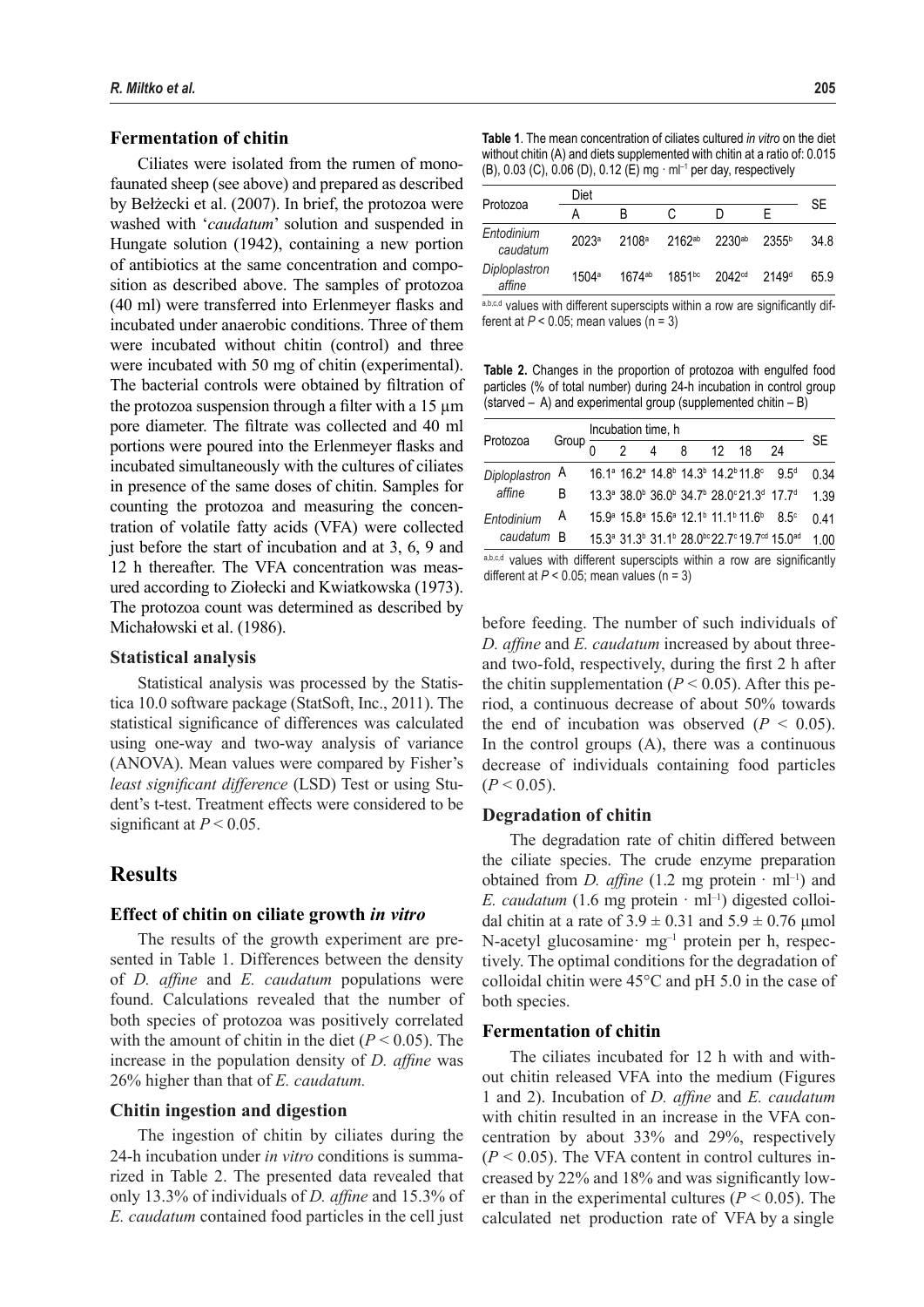

Figure 1. Changes in the concentration of volatile fatty acids (VFA) during the incubation of *Diploplastron affine (D. affine)* with and without chitin; mean values (n = 3)



Figure 2. Changes in the concentration of volatile fatty acids (VFA) during the incubation of *Entodinium caudatum (E. caudatum)* with and without chitin; mean values  $(n = 3)$ 

cell of *D. affine* and *E. caudatum* from control cultures was  $3.9 \pm 0.37$  and  $0.5 \pm 0.03$  pmol VFA  $\cdot$  h<sup>-1</sup>, respectively. The main products of fermentation were acetic acid (72%) followed by butyric acid (24%) and propionic acid (4%), irrespective of the ciliate species. No changes were found in the concentration of VFA in the absence of protozoa (bacterial control).

# **Discussion**

Enrichment of the culture medium with chitin increased the population of both *D. affine* and *E. caudatum.* A similar effect of chitin was found by Miltko et al. (2010b) in relation to *E. maggii* and by

Bełżecki et al. (2008), who cultivated *D. affine.* The positive effect of chitin was observed here despite the differences in nutrient preferences of the cultivated protozoa. It is assumed that *E. caudatum* uses starch to cover their requirement for carbohydrates (Abou Akkada and Howard, 1960). This is in contrast with *D. affine,* which grows well in cultures that are fed a diet devoid of starch (Michałowski et al., 1986).

The experiments on ingestion of chitin by protozoa showed an increase followed by a decrease in the number of individuals containing chitin particles. The obtained results indicate that this carbohydrate was digested inside the cell. This observation is in agreement with the data presented by Morgavi et al. (1993, 1994a,b, 1996), Bełżecki et al. (2008), and Mitlko et al. (2010a,b, 2012). The proportion of individuals engulfing chitin to the total number of protozoa was larger in the case of *D. affine* than *E. cautatum.* Although the length of *E. caudatum* is almost half that of *D. affine,* the width of the two is similar and amounts to 52 and 59  $\mu$ m, respectively (Williams and Coleman, 1992). Comparison of the width of protozoa to the size of the chitin particles (below 10  $\mu$ m) suggests that their diameter seems to be appropriate for both species and does not affect the engulfing rate. The higher uptake rate of chitin by *D. affine* may indicate that this protozoan is more chitinolytic than *E*. *caudatum*, however, the enzymatic studies do not support this suggestion. This could be because chitinolytic activity was calculated per milligram of protein in the crude enzyme preparation. The opposite effect would be obtained if this calculation were based on the number of cells from which the enzyme preparation was obtained. The optimum degradation rate of colloidal chitin for both protozoa was observed at pH 5.0 and 45°C. The same pH value was obtained by Belżecki et al. (2008), who assayed the chitinolytic activity of *D. affine*. However, the degradation rate of this carbohydrate found these authors was almost 55% higher. This may have been caused by different concentrations of protein in the crude enzyme preparation, as well as the condition of the protozoa after incubation with antibiotics. Similar results of enzymatic studies were obtained by Morgavi et al. (1994b). However, it should be noted that the cited authors worked on a mixed population of protozoa and used specific substrates to determine exochitinolytic activity. The colloidal chitin used in the present study permitted determination of total chitinolytic activity (sum of endo- and exochitinolytic activities). Accordingly, it could be expected that the obtained values would be higher than presented by Morgavi et al. (1994a). The reasons for this could be: different methods of crude enzyme preparation, lower